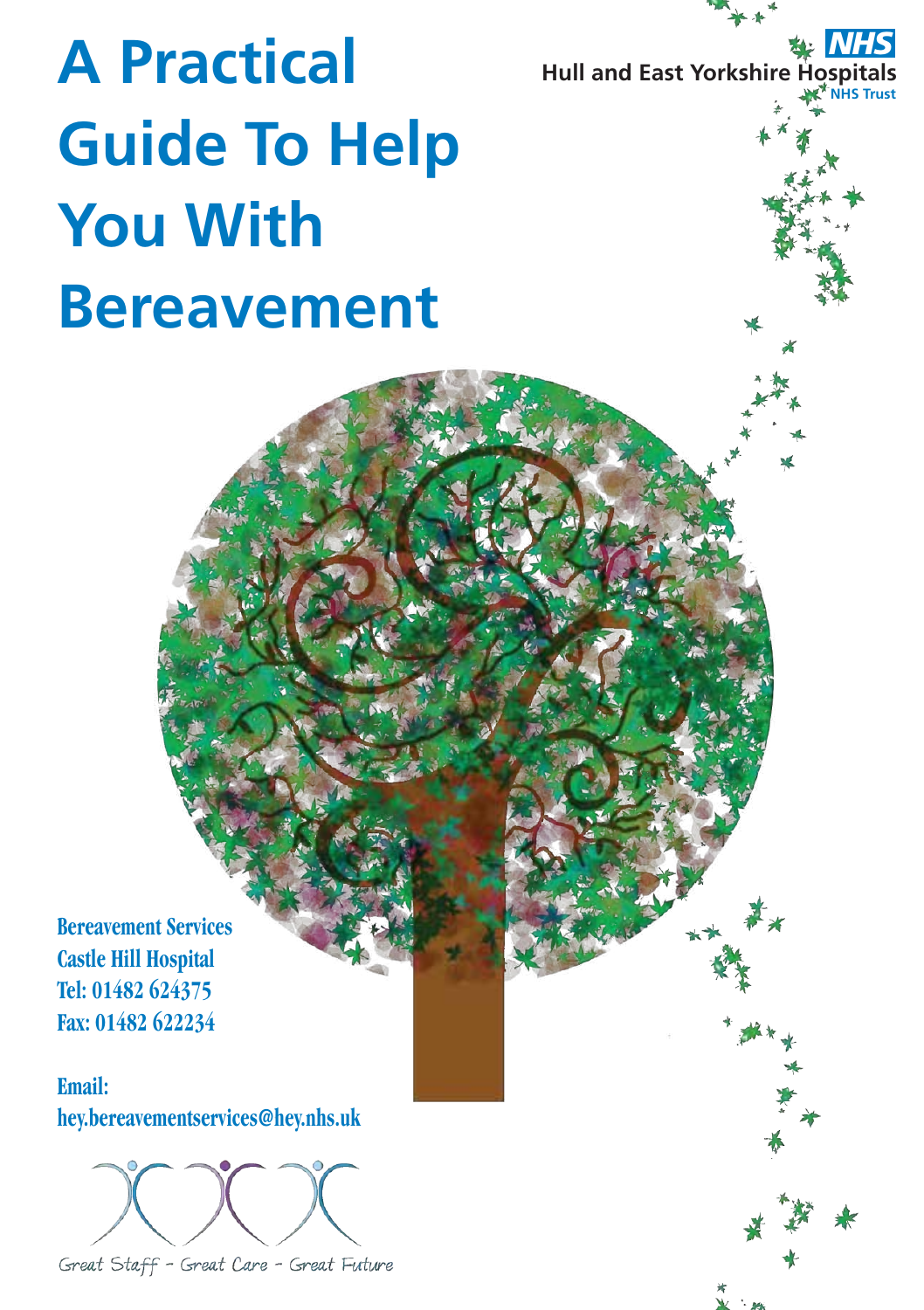# **CONTENTS**

| Introduction and Condolences               | $\overline{2}$           |
|--------------------------------------------|--------------------------|
| Chaplaincy                                 | 3                        |
| The Next Steps                             | $\overline{\mathcal{A}}$ |
| <b>Bereavement Services</b>                | 5                        |
| What Happens at a Weekend and Out of Hours | 5                        |
| The Location of the Bereavement Services   | 6                        |
| <b>Tissue Donation</b>                     | $\overline{7}$           |
| <b>Registering the Death</b>               | 8                        |
| <b>Tell Us Once Service</b>                | 11                       |
| Deaths referred to the Coroner             | 12                       |
| <b>Post-mortem Examinations</b>            | 13                       |
| <b>Arranging the Funeral</b>               | 14                       |
| <b>Further Advice and Support</b>          | 16                       |
|                                            |                          |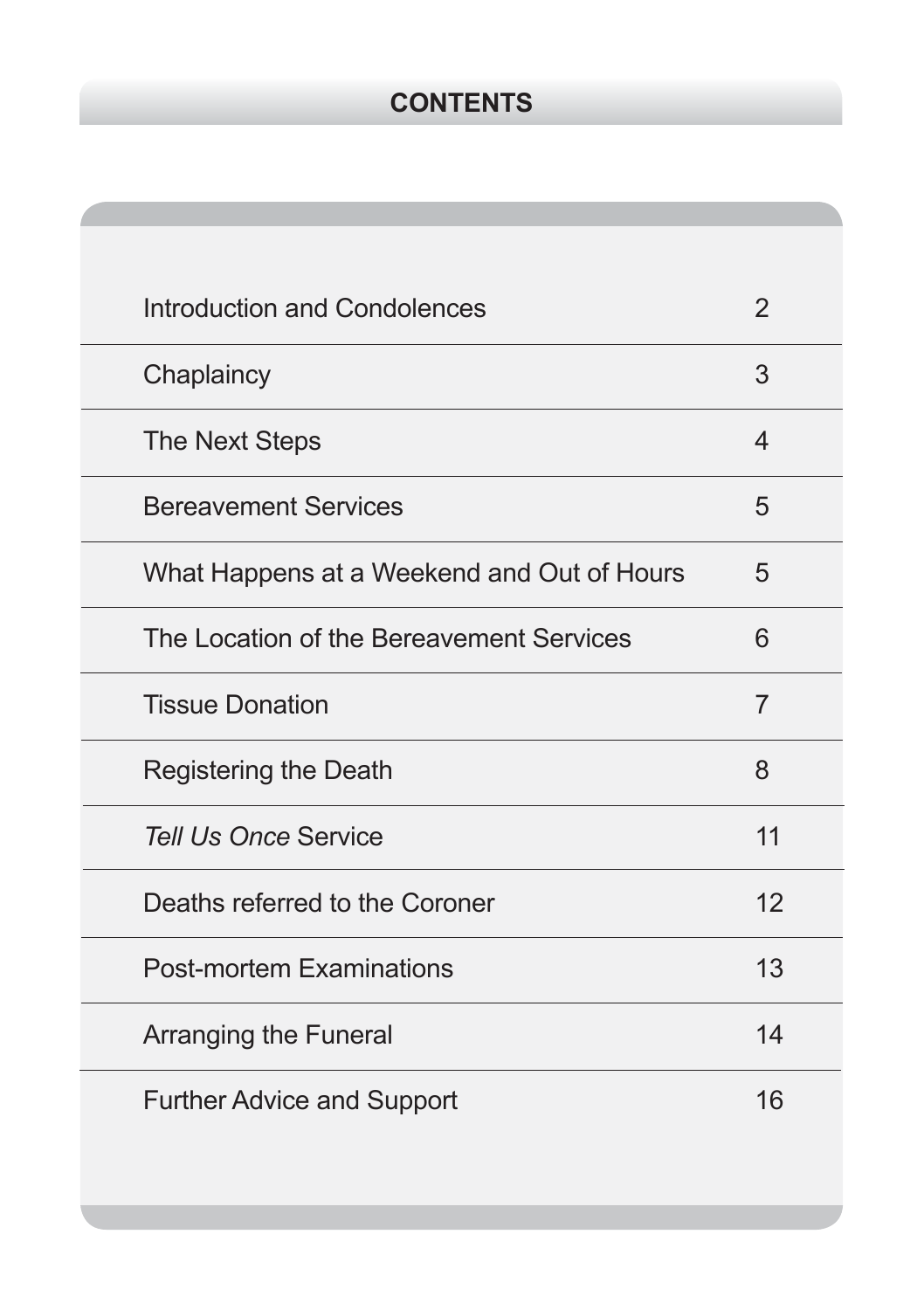### **INTRODUCTION AND CONDOLENCES**

Firstly, the staff of Hull and East Yorkshire Hospitals NHS Trust would like to offer condolences to you, your family and friends at this difficult time. This booklet is provided to help guide you with the arrangements that need to be made over the coming days and weeks.

It is designed to provide you with information and advice on the main issues to be addressed immediately following a death. It also gives guidance on who can help, and where further information can be obtained. It explains procedures such as registering the death and arranging the funeral.

The way in which people deal with grief can vary greatly from one individual to another. Information relating to the effects of and dealing with grief can be found in a separate booklet entitled *"Coping with Loss and Grief"* included within this bereavement pack.

Hull and East Yorkshire Hospitals Trust is constantly striving to improve the care given to its patients. We are required nationally to review the care delivered to patients who have died in our care. Not every patient death will require a full review, but a sample of case notes are looked at to ensure any learning can be shared. This process does take time however, often several weeks or months.

The Trust will be open and honest in the review and if it is necessary we will share any learning with you.

If you have any questions, please contact the Trust Patient Advice Liaison Service on (01482) 673065.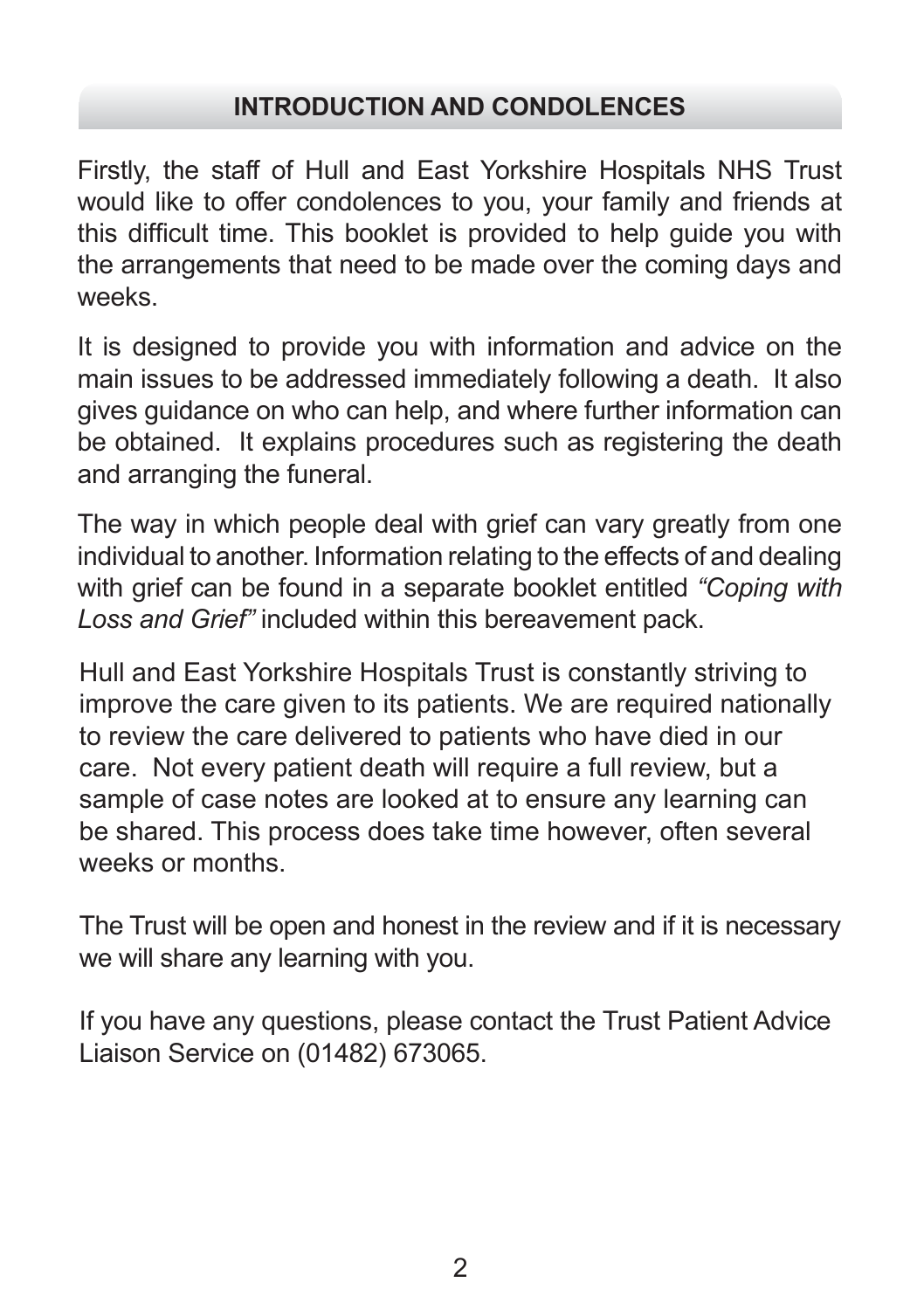At this time you may wish to see one of our chaplains. The chaplaincy team offer support to all people whatever their faith, religious affiliation or beliefs.

As part of the chaplains care they are also available to help you plan the funeral service for your loved one.

#### **Prayer rooms and memorial books**

The chaplaincy offer multi-faith prayer rooms on both hospital sites. These are located near the chaplain's offices, and are always open for prayer and quiet reflection. Within the prayer rooms are our memorial books and if you would like to add a tribute to your loved one please contact the chaplains to arrange this.

The chaplaincy team are available via the hospital switchboard on telephone number (01482) 875875.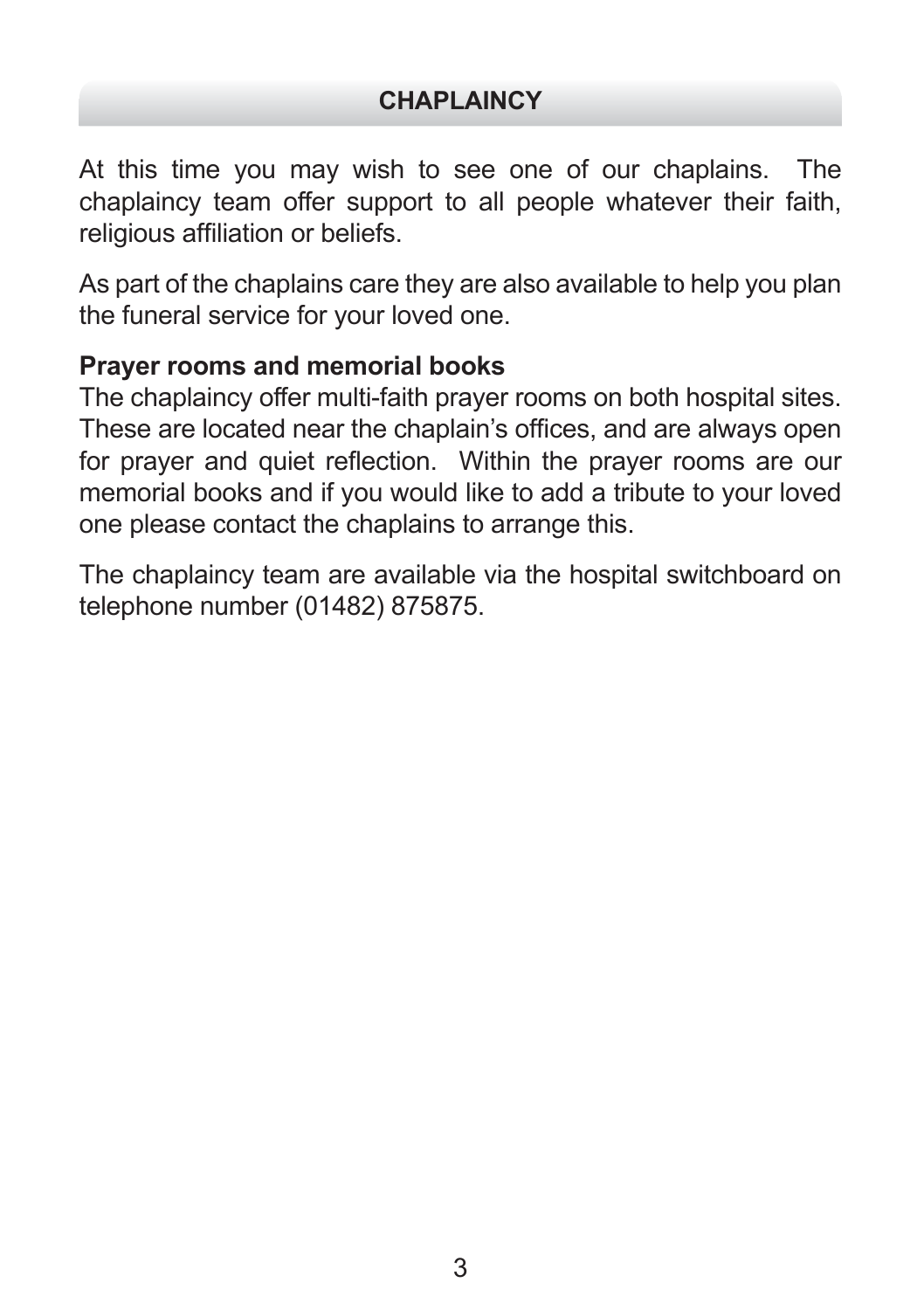The following is a list of next steps:

- Contact Bereavement Services on telephone number (01482) 624375 Monday – Friday 9.30am – 3.00pm, to discuss the next steps required for the collection of the Medical Certificate of Cause of Death (referred to throughout the booklet as MCCD). **Please do not come to the hospital without telephoning first as your paperwork may not be ready.** However, every effort will be made to make this available as soon as possible. If when you call staff are not available as they may be with another family please leave a message and a member of the team will call you back as soon as possible
- Arrange the collection of any personal effects / valuables belonging to your relative / friend. Bereavement Services can arrange this for you if you do not attend the ward following the death
- Register the death
- • Arrange the funeral.

All the above will be explained in detail when you contact the Bereavement Services office.

If your relative / friend lived alone you may wish to ensure any pets are cared for and that their property is secure.

# **Who needs to be informed?**

Other than family and friends there are many other people who need to be informed of the death of your relative / friend, for example banks etc. They should be contacted early to secure the estate and prevent fraud. The Bereavement Services team can assist with notification if required. A list of organisations you may need to contact is provided at the back of this booklet.

In addition information relating to the Bereavement Register is included in this pack. This register helps to stop unwanted direct mail being sent to your relative / friend.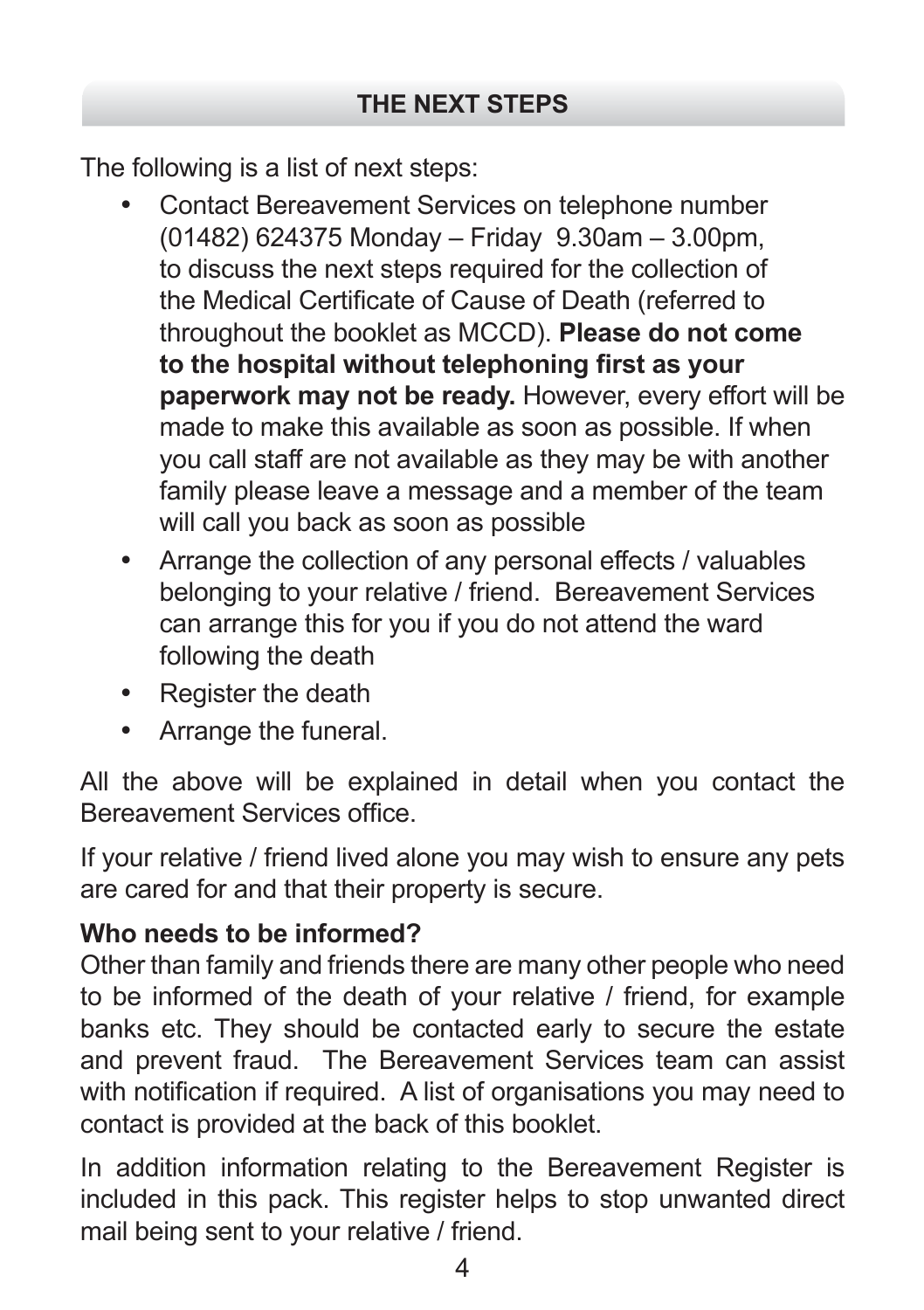## **BEREAVEMENT SERVICES**

When you attend your appointment with Bereavement Services you will be given the MCCD. You will be able to collect any personal belongings from Bereavement Services that may have been left on the ward. If you wish to see your relative / friend then please let the member of the Bereavement Services team know in advance when they contact you; they can then make you an appointment prior to the collection of the MCCD.

The Bereavement Services team can also make you an appointment to attend the registrar's office, if you wish, to register the death following collection of the MCCD.

The Bereavement Services team are here to provide you with help, support, information and guidance so please do not hesitate to contact us with any questions you may have.

# **WHAT HAPPENS AT A WEEKEND AND OUT OF HOURS?**

Bereavement Services and the registrar's office are closed on a weekend and public holidays. Some registrar offices offer a limited service on Saturday but this is by appointment only. You will therefore need to contact Bereavement Services on the next working day.

If you wish to visit your relative / friend out of working hours please contact the ward where they passed away. They will be able to liaise with the appropriate staff to arrange a convenient time.

Should you require any help before you contact the Bereavement Service team, please telephone the hospital switchboard on (01482) 875875 and ask to be put through to the ward where your relative / friend passed away.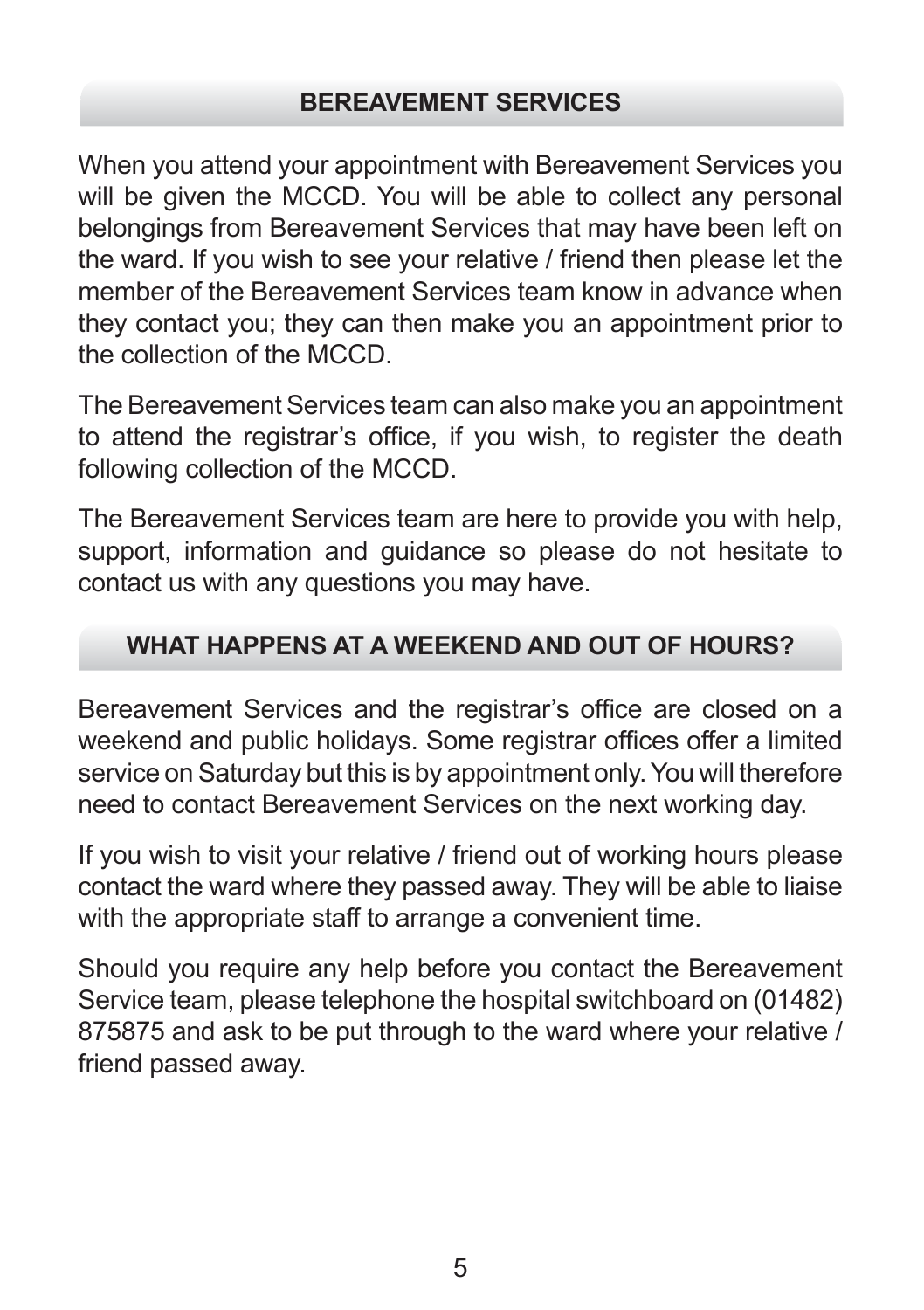## **The Location of the Bereavement Services**



There are free dedicated parking spaces available to people attending Bereavement Services at the front of the building.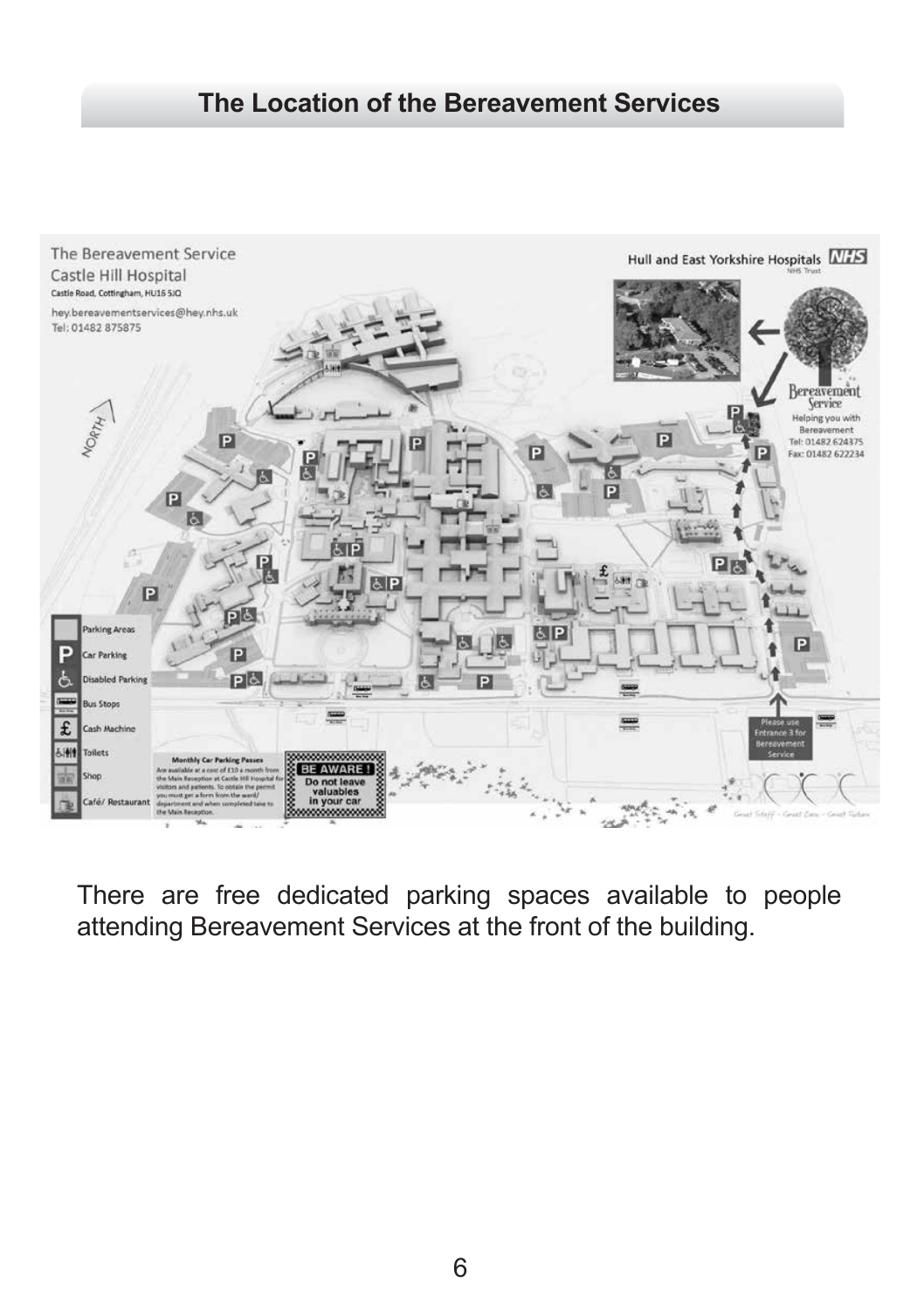Tissue donation is not an easy subject for relatives / friends to think about at such a difficult time when they have lost someone close.

Most people are aware that hundreds of lives are saved every year by donated organs, for example heart and kidneys from deceased patients. You may not realise that donated tissues such as skin, bone, corneas and heart valves can dramatically improve the quality of life for others and even save them.

# **As many as 50 people can be helped from the donated tissue of one person.**

There are a few things to consider if you would like to donate anything from your loved one:

- $TIME -$  donation must take place within 24 hours, although sometimes this can be extended to 48 hours after death has occurred.
- AGE age restrictions may apply to certain tissues this can be discussed if referral takes place.
- CHOICE You can decide on the specific tissue you wish to be donated.

An information leaflet regarding the donation process is included in this bereavement pack.

Tissue donation will not delay any funeral arrangements. If you would like to discuss tissue donation in more detail with a Specialist Nurse from the National Health Service Blood and Transplant please call free phone number **0800 432 0559** or the Bereavement Services who can discuss referral with you.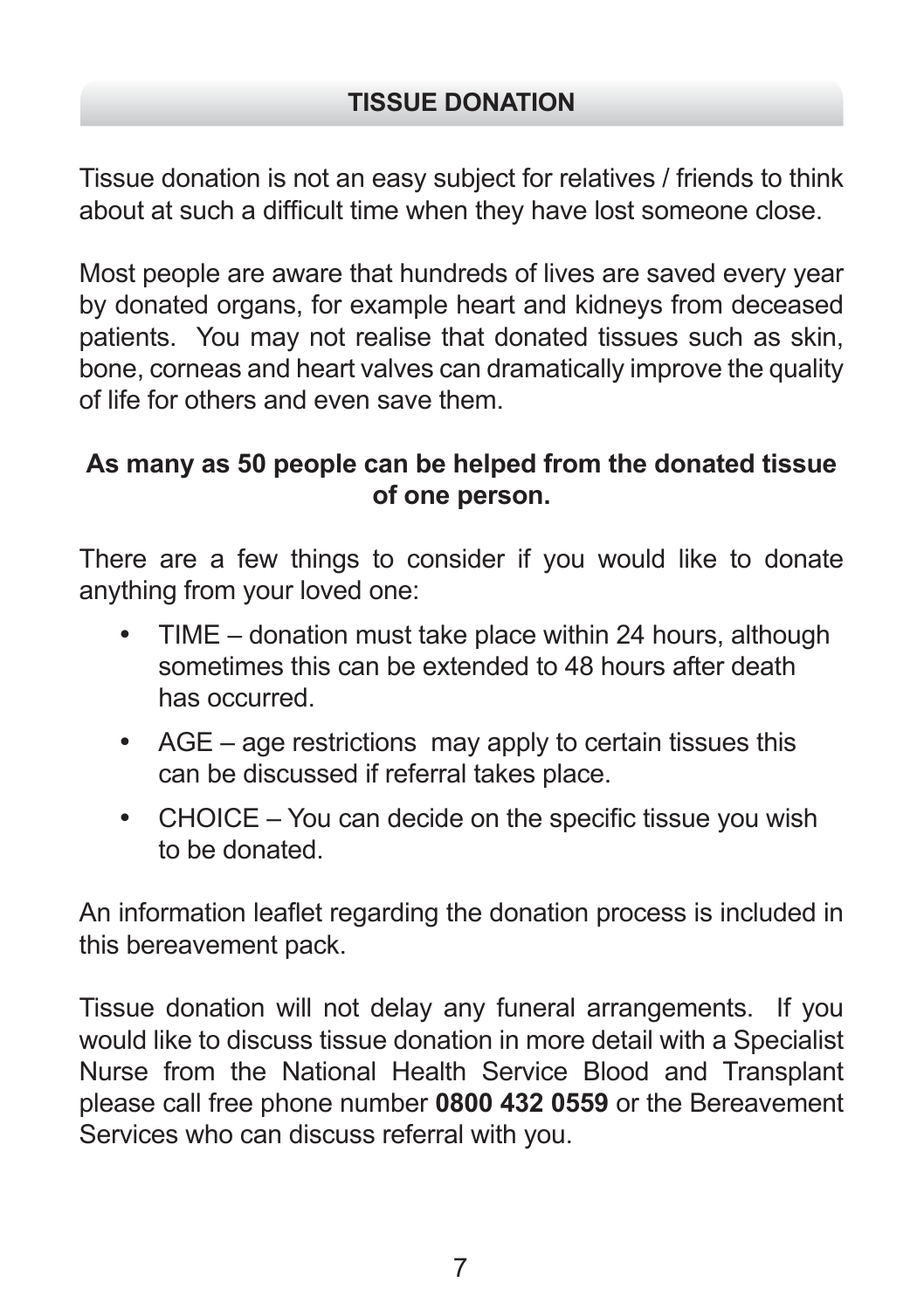# **REGISTERING THE DEATH**

# **Who can register the death?**

The death can be registered by:

- a relative
- someone who was with the person when they died
- someone who lives at the address where the person died
- someone who is arranging the funeral (but not the funeral director).
- • Executor of the will

## **When and where to register**

A death needs to be registered within five working days (unless it becomes a coroner's case), and in the district where the death occurred. This is done by **appointment only**. If you wish, the Bereavement Services team can make an appointment for you to register at:

Cottingham Registry Office Market Green **Cottingham** HU16 5QG Telephone: (01482) 393565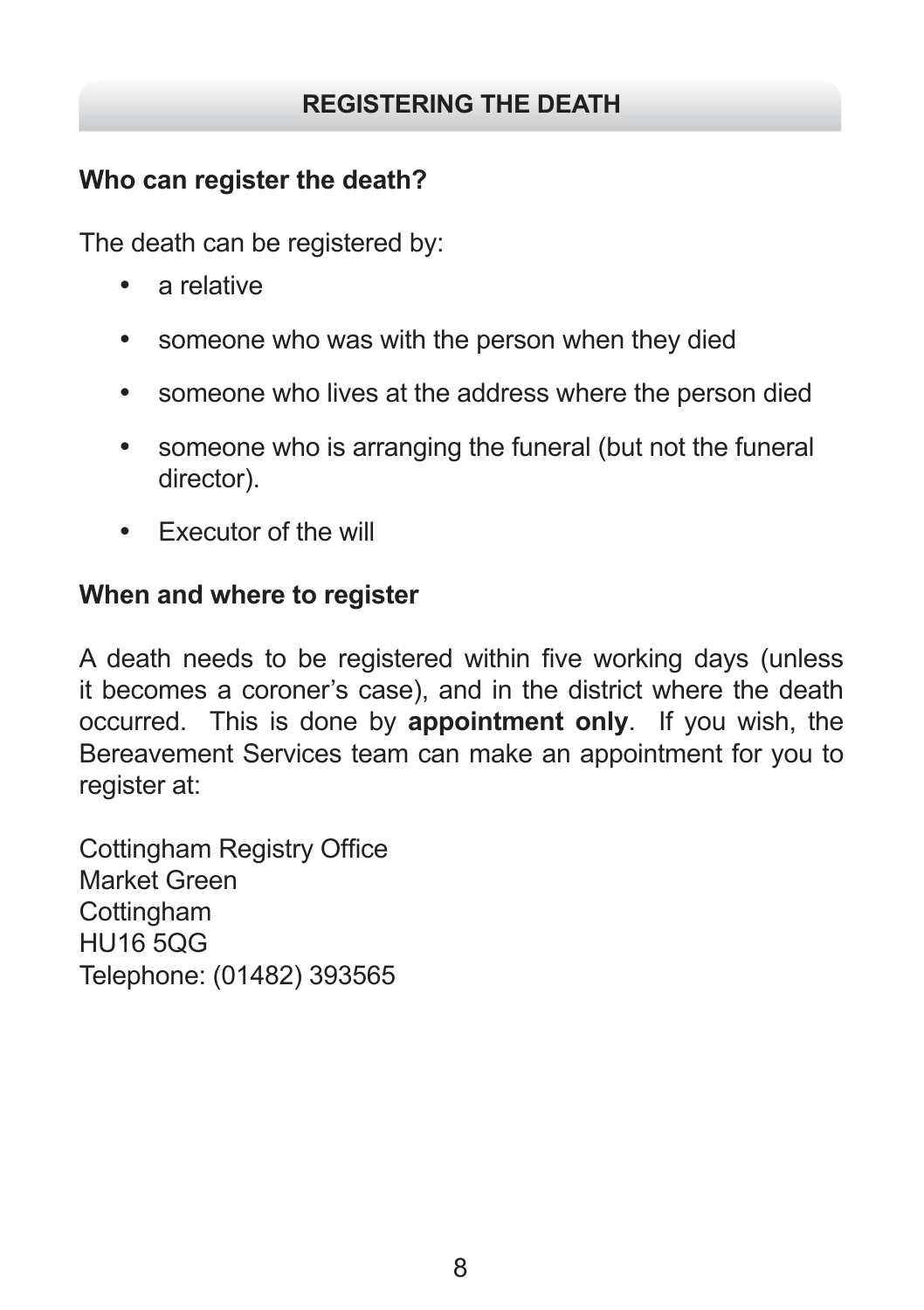# **REGISTER OFFICE LOCATION**



If you wish to register the death at one of the other East Riding offices, this can also be arranged for you. These offices have limited opening times but can be found in the following areas: Beverley, Goole, Bridlington, Driffield, Hornsea, Hedon, Withernsea, Pocklington, Bridlington and Driffield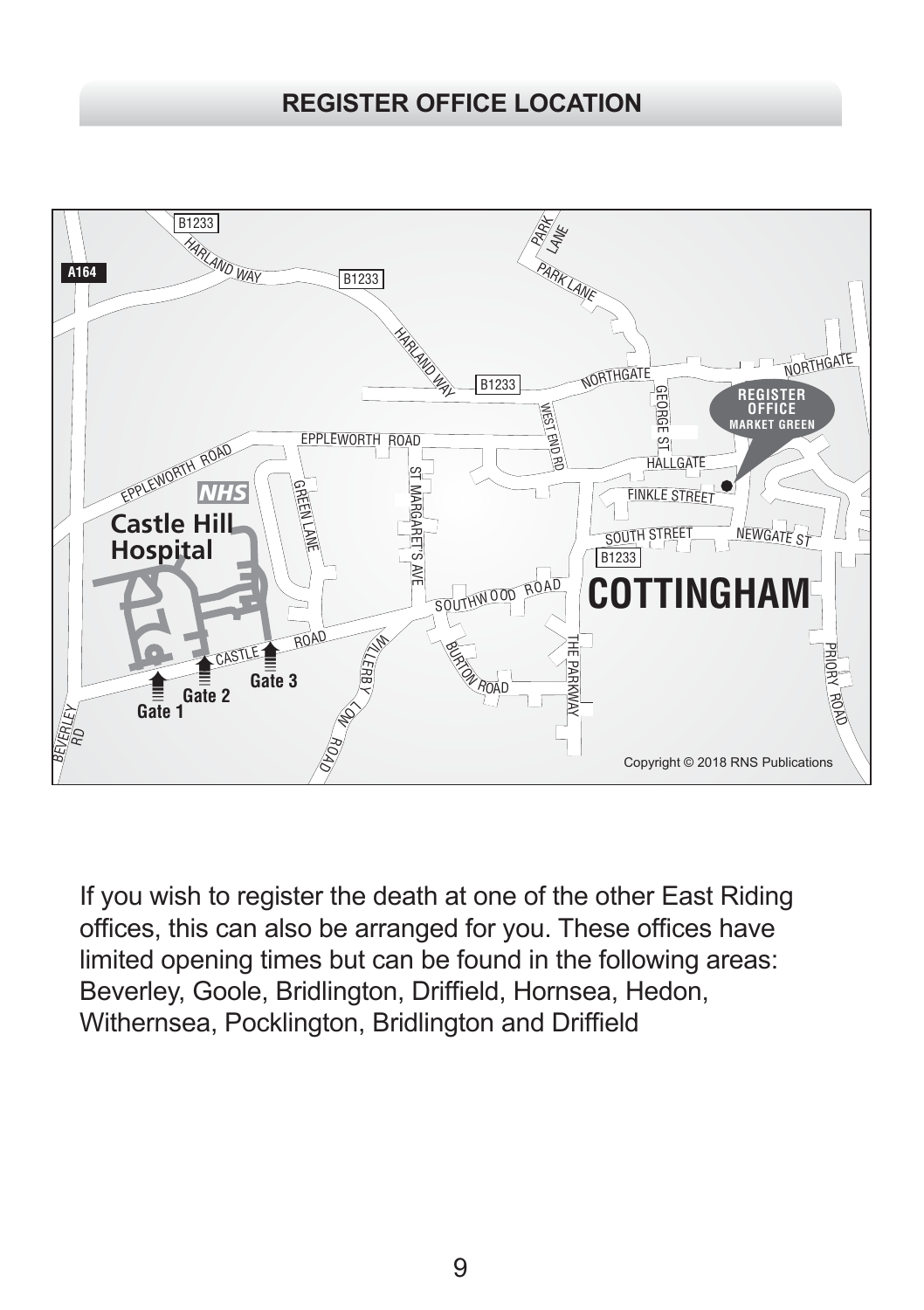# **What documents need to be taken to register the death?**

• The Medical Certificate of Cause of Death (MCCD) - unless the coroner is issuing the paperwork.

Other documents may be of assistance when registering but if not available will not prevent registration taking place.

- The deceased person's medical card, if available
- The deceased person's birth certificate, if available
- The deceased person's marriage certificate, if available
- The deceased person's national insurance number, if available.

# **Information required by the registrar**

You will be interviewed in private by a registrar and asked personal questions about the person who has died. You will be asked to provide the following:

- the date of death
- where they died
- • their full name
- • their date of birth
- • where they were born
- their occupation
- their address
- • if married, their spouse's date of birth.

If the person who has died was a married woman, the registrar will also need to know:

- the maiden surname
- their husband's (or late husband's) name and occupation.

Once the death has been registered you will be issued with a form 9 (Authority for Disposal) which will allow you to make the funeral arrangements. This is for the funeral director and is issued free of charge.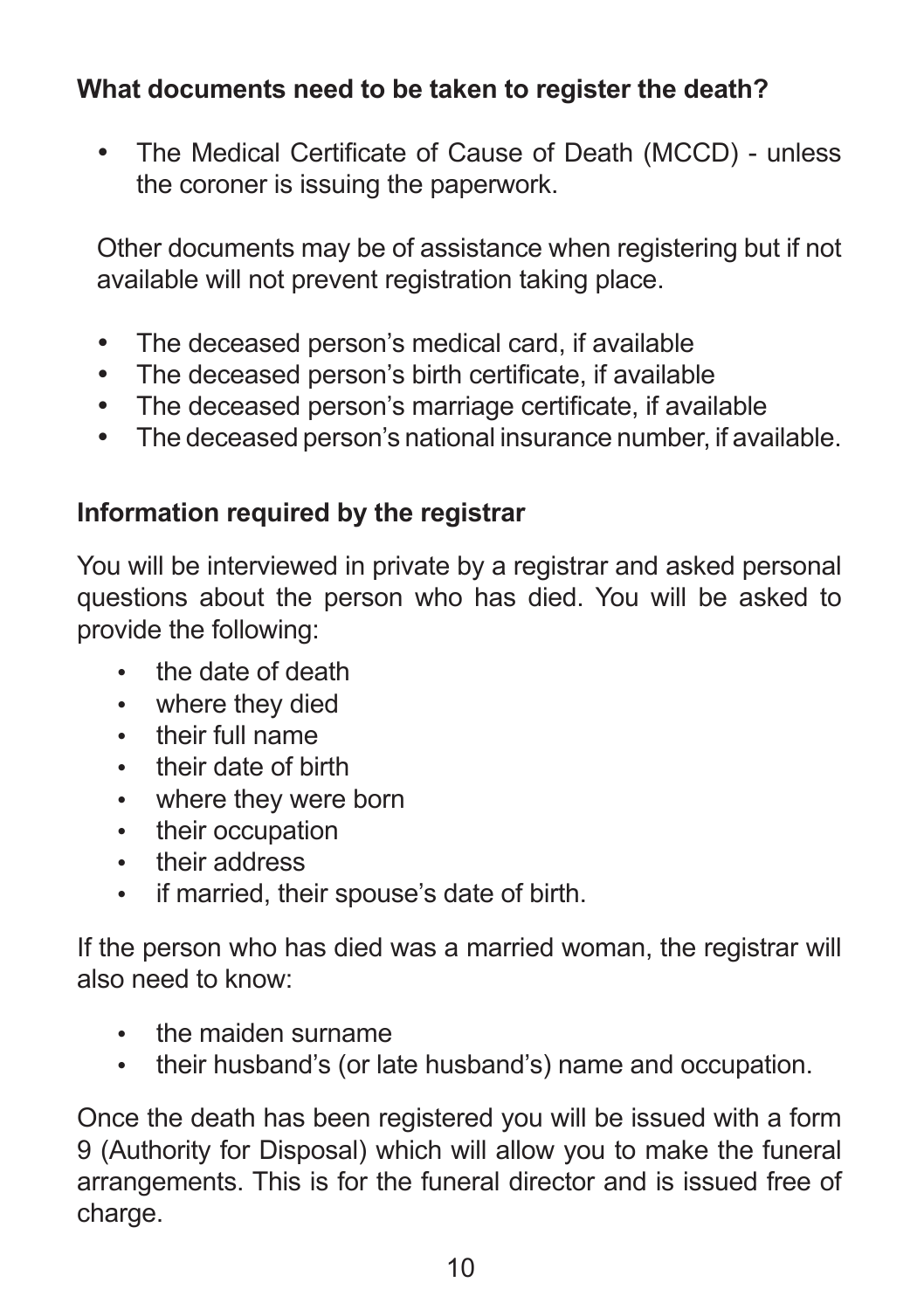You will also be given another form (BD8) for the Social Security office. This is to deal with the pension or other state benefits which the person may have received.

# **Cost of registering a death**

There is no charge for registering a death, but you may need certified copies of the death certificate for the following:

- bank and building society accounts
- • insurance companies
- • probate or letters of administration
- solicitor
- • stocks and shares
- • premium bonds
- • private/works pension.

There is a fee of £4 for each certificate issued.

Because death certificates are protected under crown copyright, they should not be photocopied. Therefore you may need to buy extra certificates at a later date; there may be an increased cost for these.

# *TELL US ONCE* **SERVICE (GOVERNMENT and COUNCIL)**

When someone has died, there are lots of things that need to be done at a time when you probably least feel like doing them. One of these is contacting government departments and local council services that need to be informed.

The registrar can contact these services if you would like so please let the registrar know at your interview.

A leaflet detailing this service is included in this bereavement pack.

To ensure the right information is given to relevant organisations it will be helpful (but not necessary) if you can provide any of the following details:

The deceased person's passport, or passport number (if they have one)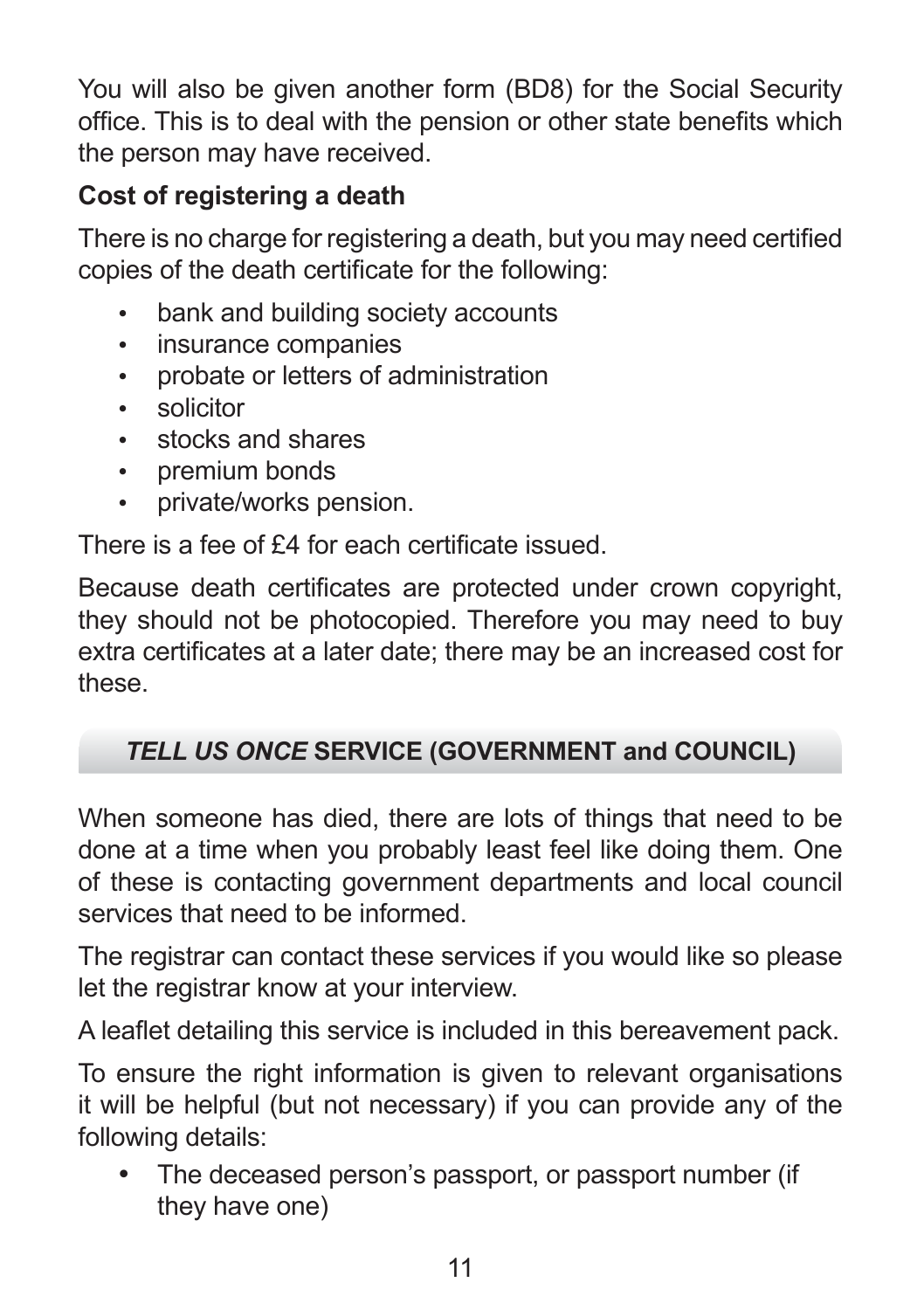- The deceased person's driving licence, or licence number (if they have one)
- • Deceased person's National Insurance number
- Details of any benefits or services they were receiving, if any
- Name of the person dealing with their estate.

# **DEATHS REFERRED TO THE CORONER**

In some instances it may be necessary for the hospital doctor to refer the death to the coroner. About one-third of all deaths in this country are referred to the coroner. This does not necessarily mean there is a need for a post-mortem examination.

A death is reported to the coroner when the medical cause of death is unknown; or where the cause of death is unnatural; or is due to industrial disease.

Deaths are usually referred to the coroner by the deceased's clinician, general practitioner or in some circumstances the police.

Coroners are independent judicial officers and are required by law to establish a medical cause of death.

The coroner may decide that the death was natural and will allow a doctor to issue a MCCD. If not, the coroner may ask a pathologist to examine the body by means of a post-mortem examination.

If the result of the post-mortem examination shows the death to have been of natural causes, the coroner will issue a form known as a 100B and this will be sent directly to the registrar's office. The coroner will advise you once this form has been issued and you may then make an appointment to register the death.

For further information contact:

HM Coroner for East Riding and Kingston upon Hull Coroners District Coroner's Court and Office, The Guildhall, Alfred Gelder Street, Hull HU1 2AA Telephone: **(01482) 613009**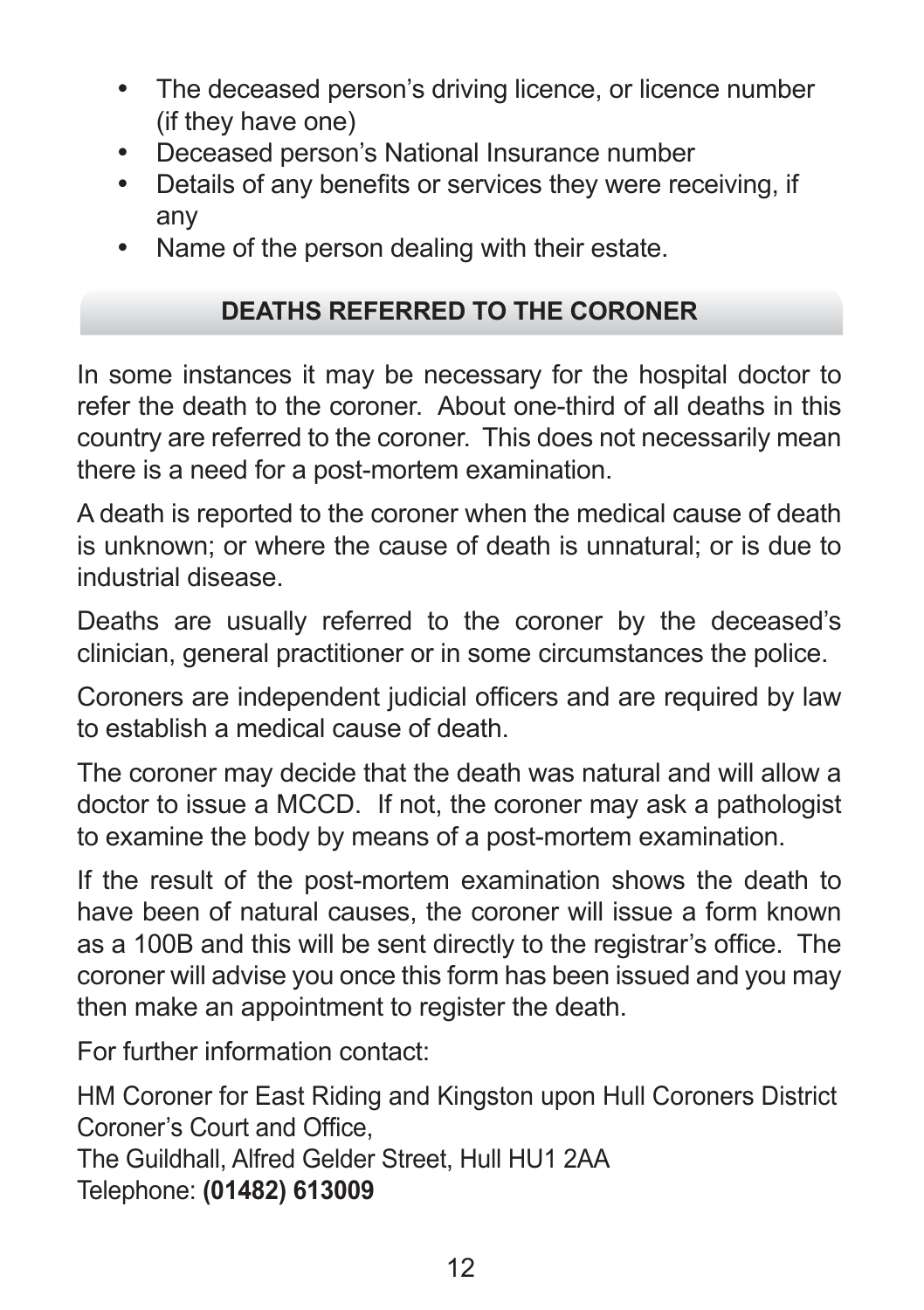# **POST- MORTEM EXAMINATIONS**

A post-mortem examination (also known as an autopsy) is the examination of a body after death. The aim of a post-mortem is to determine the cause of death.

# **Hospital post-mortem**

Following a death where a MCCD has been issued, the treating clinician may wish to request a post-mortem examination to further investigate the cause of death; improve knowledge of the disease or effectiveness of the treatment given. Verbal and written consent is required for a hospital post-mortem.

Sometimes a condition or disease may affect close family members and a post-mortem examination could provide invaluable information.

Once verbal consent has been obtained a member of the Bereavement Services team will make arrangements to meet and complete relevant documentation; discuss the consent process and answer any questions you may have.

The post-mortem will only be carried out once the consent form has been completed and a mutually agreed period of time has elapsed, allowing you to withdraw consent should you wish.

# **Please be reassured that consenting to a hospital post-mortem will not cause any delays to the registration process or funeral arrangements.**

Further information on post-mortem examinations can be obtained from the Human Tissue Authority at the following website **www.hta.gov.uk**

# **Coroner's post-mortem**

The coroner may order a post-mortem examination when the cause of death is unknown. The decision is at the discretion of the coroner. Consent from the relatives is not needed. Organs or tissues cannot be taken from the body for any purpose except to establish the cause of death and they cannot be retained longer than necessary.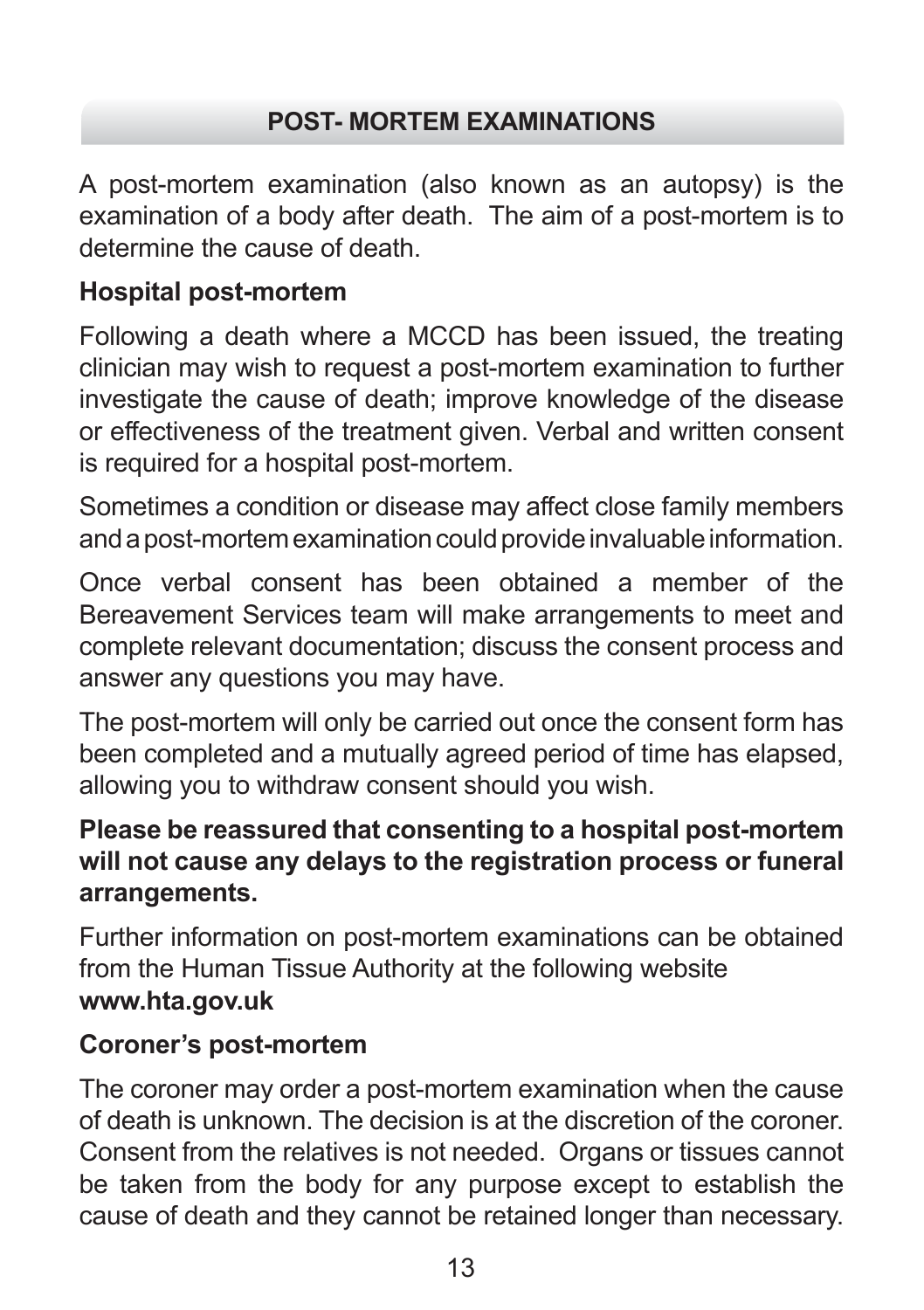If any tissues are taken at post-mortem, the coroner's officer will inform you and provide the relevant documentation for completion. The coroner's office will provide the registrar with documentation to enable registration of death.

## **ARRANGING THE FUNERAL**

It is important that you contact a funeral director as soon as possible. This may be done before collecting the MCCD or seeing the registrar.

The funeral director will be prepared to visit your home and will advise you on the necessary arrangements.

Sometimes a person may have expressed a wish about their own funeral, whether they prefer burial or cremation. Others close to them may know this or wishes may be written in a will. The executor of the will should be able to provide clarification.

Unless you have already done so, the funeral director will normally contact your local vicar, minister, priest, religious leader, or you may prefer to have a humanist conduct the service. Whichever you use, they will discuss all options available to you.

The funeral director will go through all the individual costs with you and provide a written quotation detailing all the fees. Funeral costs for the same service can vary from one funeral director to another therefore it is advisable to obtain more than one quote to compare costs.

# **Funeral costs**

If you arrange the funeral you are responsible for the costs, so check where the money will come from and that sufficient funds are available.

Funeral costs may be paid in a number of ways including:

- Funds from the estate of the deceased
- • Funeral pre-payment plan
- • Funds from life insurance or pension scheme
- • Deceased bank or building society may agree to release funds to cover funeral costs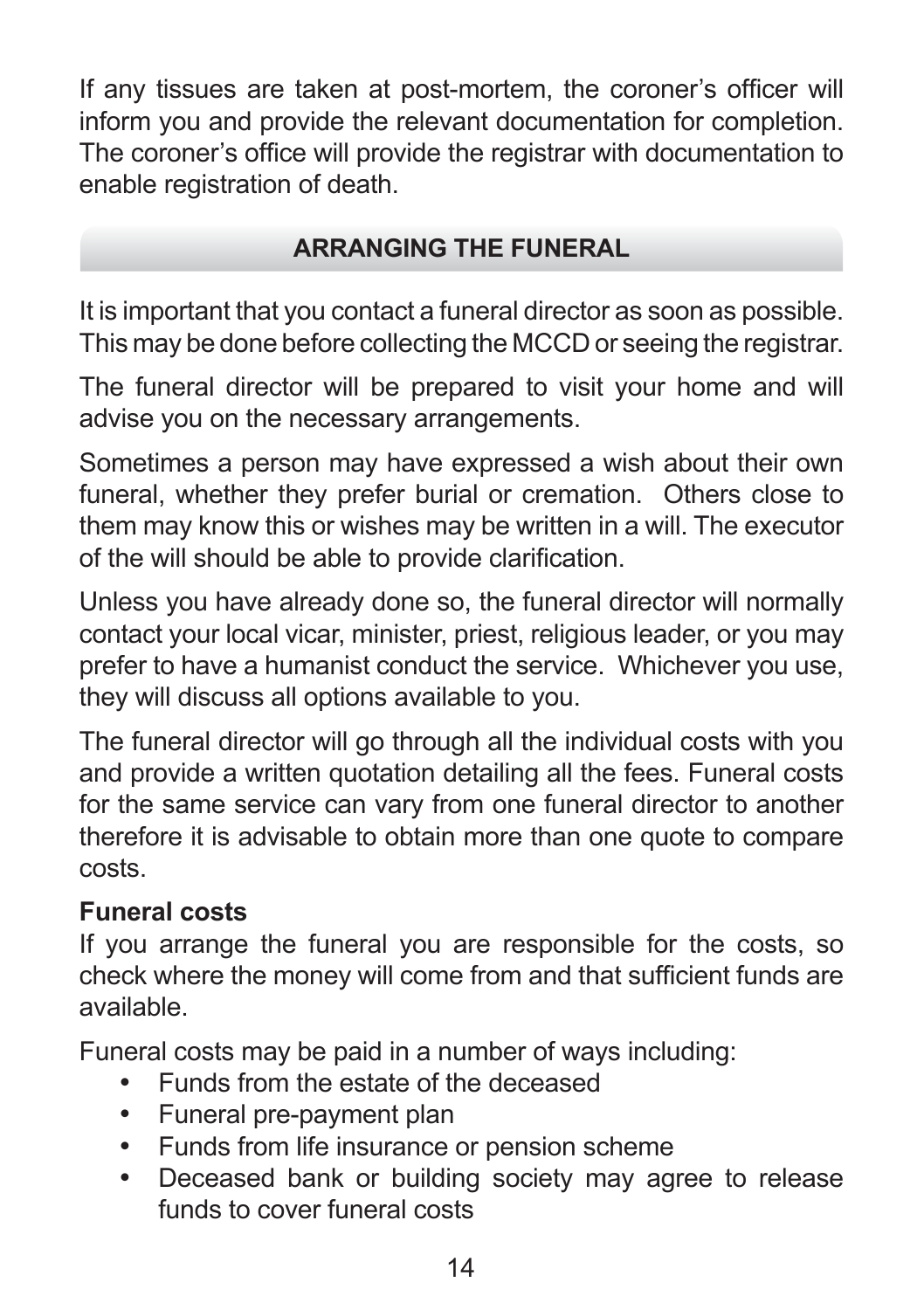• Costs covered by yourself or other family members which may be recovered from the estate.

# **Help to pay for the funeral**

If you are finding it difficult to find the funds to pay for the funeral, do not worry, you may be entitled to receive a Social Fund Funeral Payment from the Department of Work and Pensions (SF200) providing that you or your partner receive one of the following payments:

- Income Support
- • Housing Benefit
- • Job Seekers Allowance (income based)
- • Disabled Person's Tax Credit
- • Working Family's Tax Credit.

There are also other benefits you may be able to claim, to help with the funeral costs, as follows:

- Bereavement Benefit and Bereavement Allowance These are only available to the surviving spouse or civil partner, usually under state retirement age
- • Widowed Parents Allowance This replaces the Bereavement Allowance when a parent has children still in education or if they are younger
- • Guardians Allowance This is claimed from the tax office.

Please look at the following website which contains lots of useful information on who can claim; how to claim and if you are eligible to claim - **www.gov.uk**

There is also a Bereavement Service Helpline which you can apply over the telephone and someone will help guide you through the process. The telephone number is 0345 606 0265.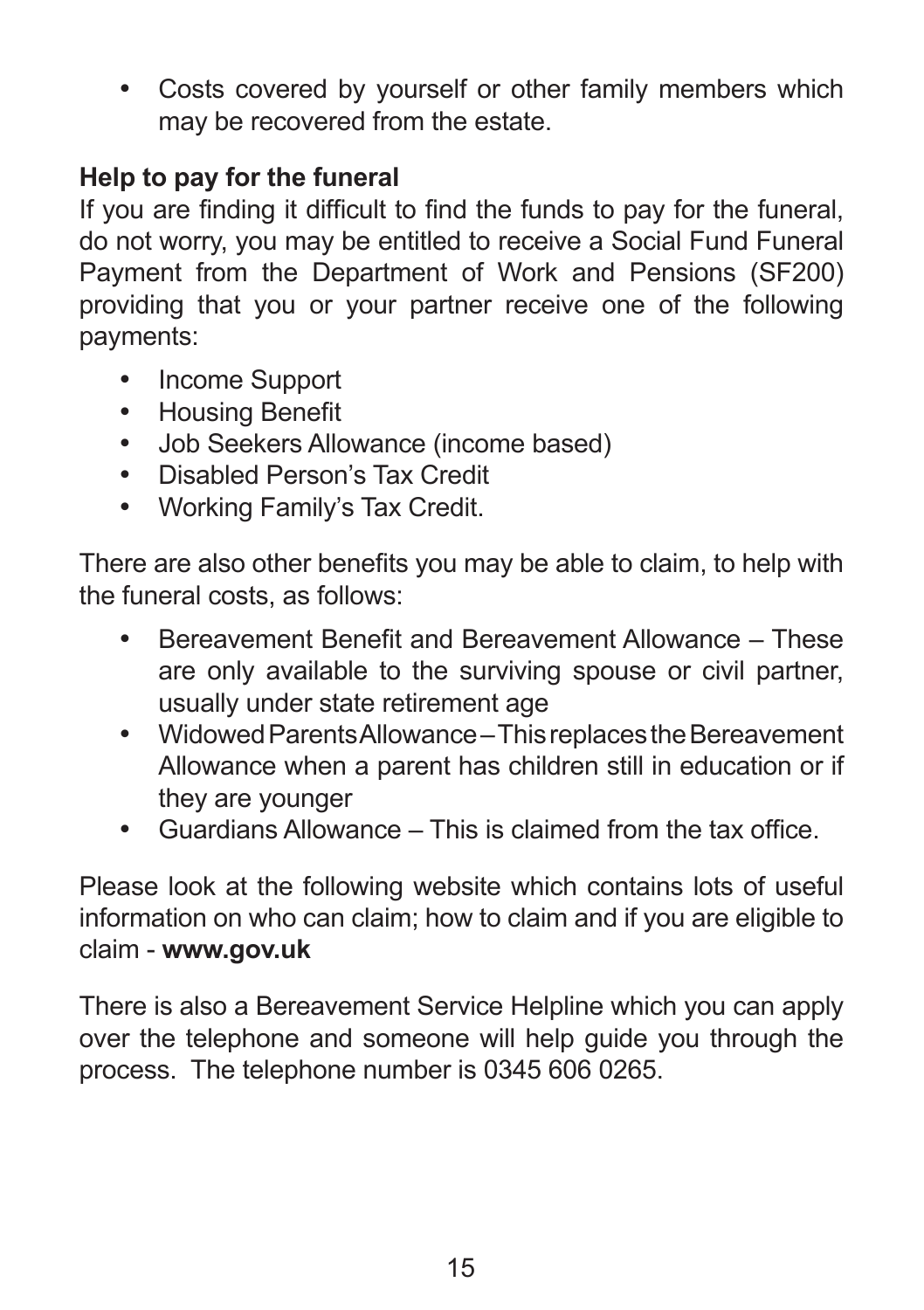There are many other organisations which provide a variety of practical information and / or emotional support and advice for all ages following bereavement. We have listed below just a few that cover a wide range of different types of bereavement. We hope you find these useful. If you do not see the type of support you require, then please feel free to ring our Bereavement Service on telephone number (01482) 624375 and we will try our very best to point you in the right direction for your specific needs.

> **Cruse Bereavement** – offering counselling and support by trained volunteers and can provide information on practical issues surrounding bereavement. **Tel: 0808 808 1677 Local: (01482) 441002**

**www.cruse.org.uk**

- • **Bereavement Advice Centre** A national organisation that offer advice on all different aspects of bereavement. **Tel: 0800 634 9494 www.bereavementadvice.org.uk**
- **Samaritans A confidential emotional support** service for anyone experiencing feelings of distress or despair for any reason. **Tel: 116 123 (freephone number) Local: (01482) 323456 www.samaritans.org**
- • **Dove House Hospice** Bereavement advice for families. **Tel: (01482) 784343 www.dovehouse.org.uk**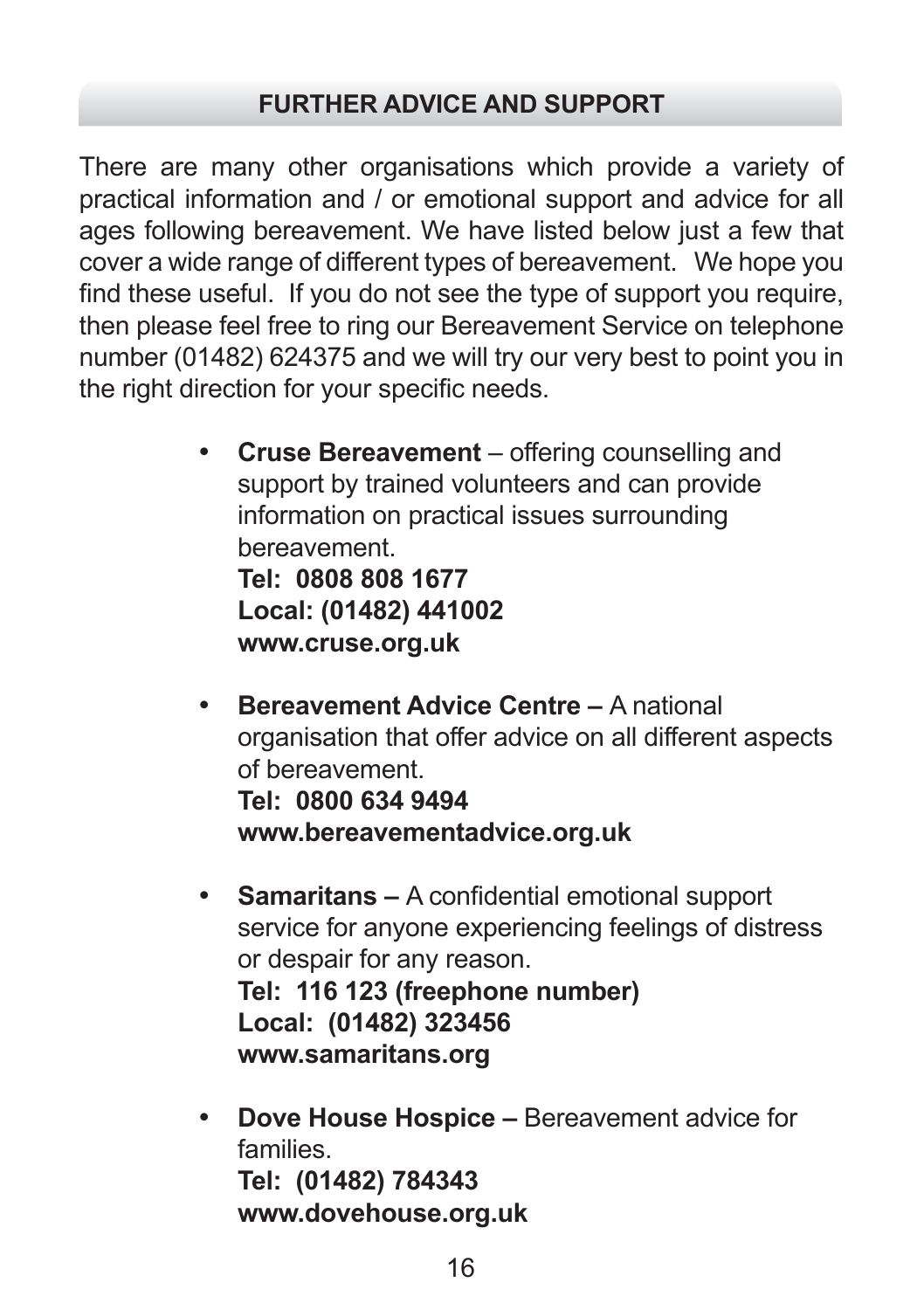- • **WAY Widowed and Young** Self-help support for men and women under 50 whose spouse or partner has died. They also offer support for their children. **www.widowedandyoung.org.uk**
- • **Beverley Widows** Social group for widows, accepting of members from both East Riding and Hull. **Tel: (01482) 666156**
- **Age UK –** Support for the elderly. **Tel: (01482) 324644**
- • **Child Death Helpline** A helpline for anyone of any age affected by the death of a child. Calls are answered by other bereaved parents. Lines open every evening of the year 7.00pm – 10.00pm. **Tel: 0800 282 986 or (0800 800 6019 free for main network mobiles)**
- • **Childhood Bereavement Network** Information and support for parents and children. **Tel: 0207 843 6309 www.childhoodbereavementnetwork.org.uk**
- • **Bereavement Group for Parents** Support for those who have lost a child. **Tel: (01482) 674247**
- • **Survivors of Bereavement by Suicide** Support and advice for people affected by the sudden loss of someone. **Tel: (0115) 944 1117**

**www.uk-sobs.org.uk**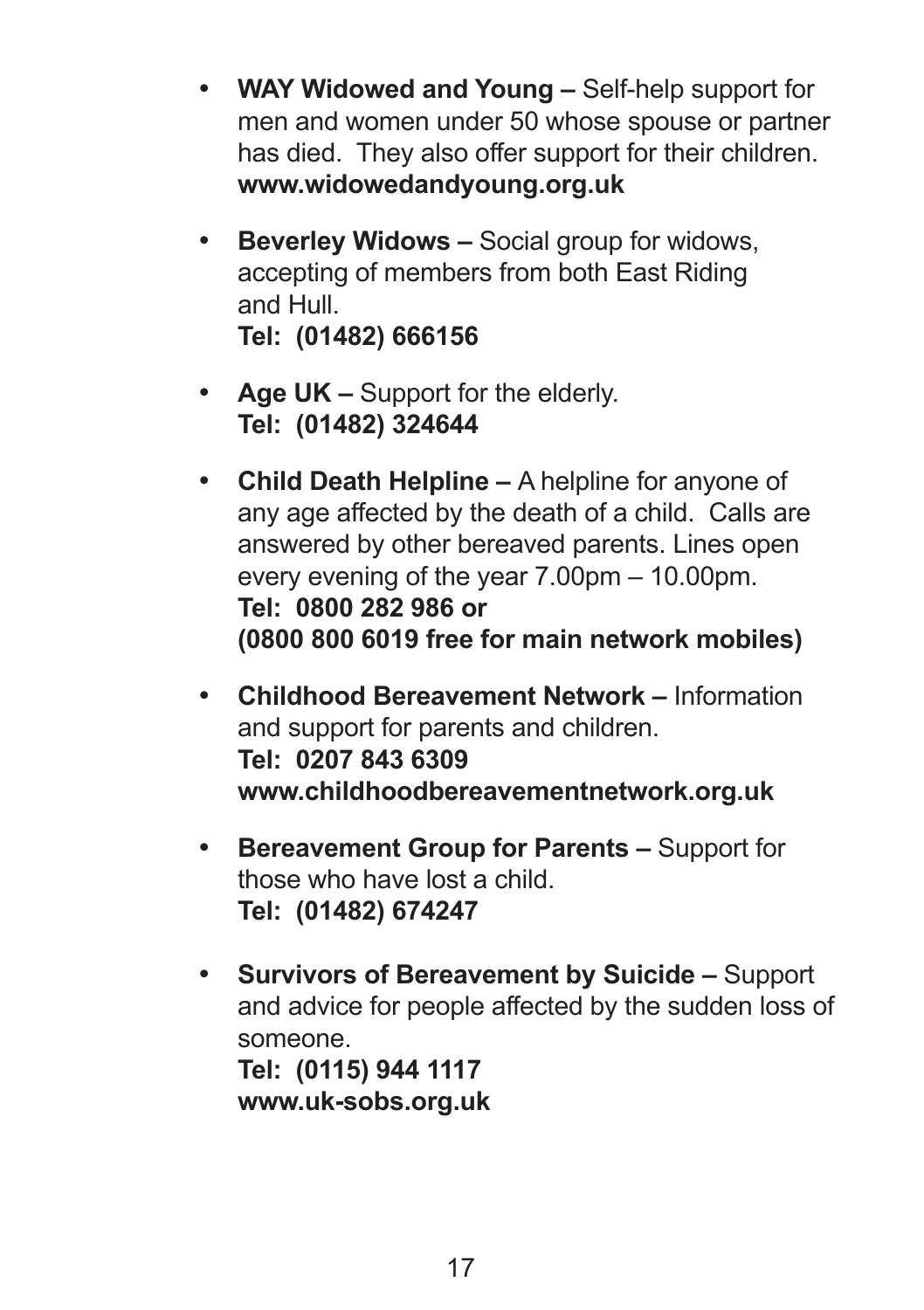- • **Winston's Wish** Practical support and guidance for anyone concerned about a grieving child. Tel: 0808 802 0021 **www.winstonswish.org.uk**
- • **Support After Murder and Manslaughter** Offers help through befriending, for people who have suffered the loss of someone as a result of murder or manslaughter. **Tel: 0845 872 3440 www.samm.org.uk**

## **General / funeral advice**

• **Direct Gov –** Public services all in one place – this website has lots of information and links to lots of other sites you may find useful, including local authorities.

#### **www.gov.uk**

- • **NHS Choices** Information about local health services with lots of medical and health advice and information on a huge variety of conditions. **www.nhs.uk**
- • **Citizens Advice** This website has an excellent range of information on a very wide range of issues. **www.adviceguide.org.uk**
- • **Job Centre Plus** For help and advice on which benefits you may be entitled to. **Tel: 0345 604 3719 www.gov.uk**
- • **Natural Death –** Offers help, advice and support on planning a funeral. **Tel: (01962) 712690 www.naturaldeath.org.uk**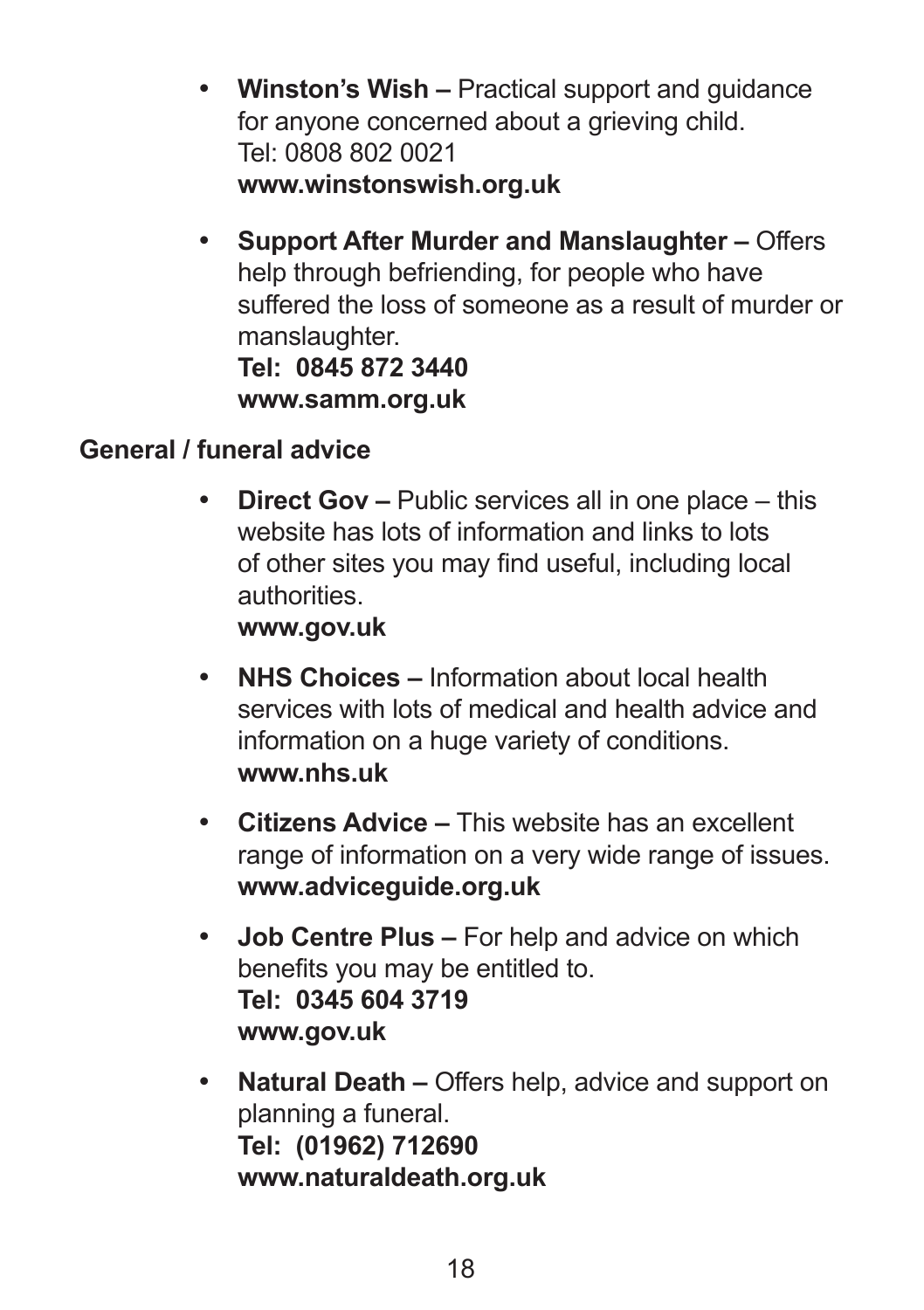- • **Greenfield Creations** A company specialising in cardboard coffins with a large choice of designs. **Tel: (01440) 788866 www.greenfieldcreations.co.uk**
- • **Funeral Map** Offers help and advice on how to arrange a funeral. **Tel: 0330 2230279 www.funeralmap.co.uk**
- • **Stop Mail** Offers help to reduce the amount of direct mail sent to their address, stopping painful reminders.

**www.stopmail.co.uk**

This leaflet was produced by the Bereavement Services Department, Hull and East Yorkshire Hospitals NHS Trust and will be reviewed in February 2020 Ref: HEY309/2013

Printed: February 2018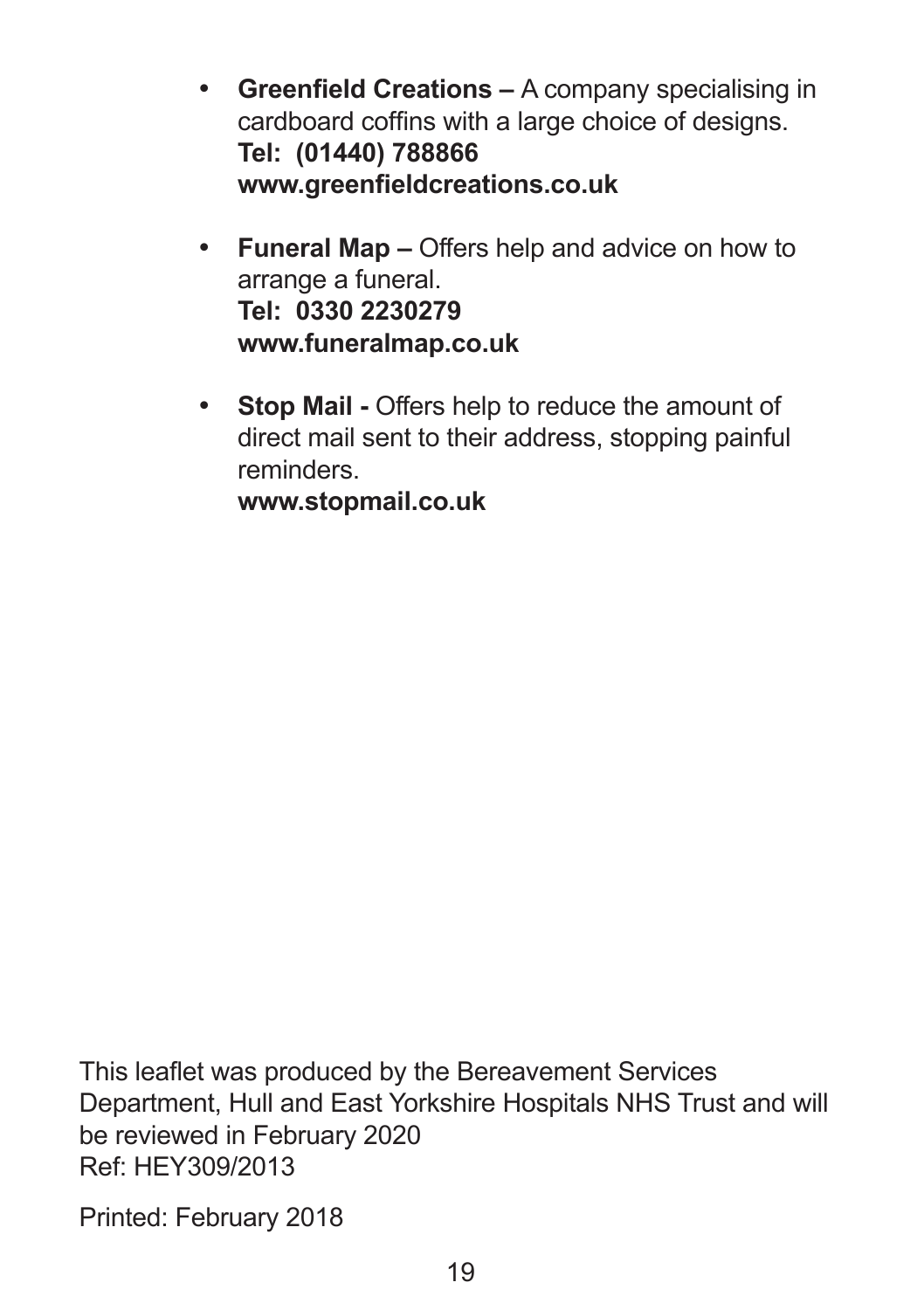# **Notes**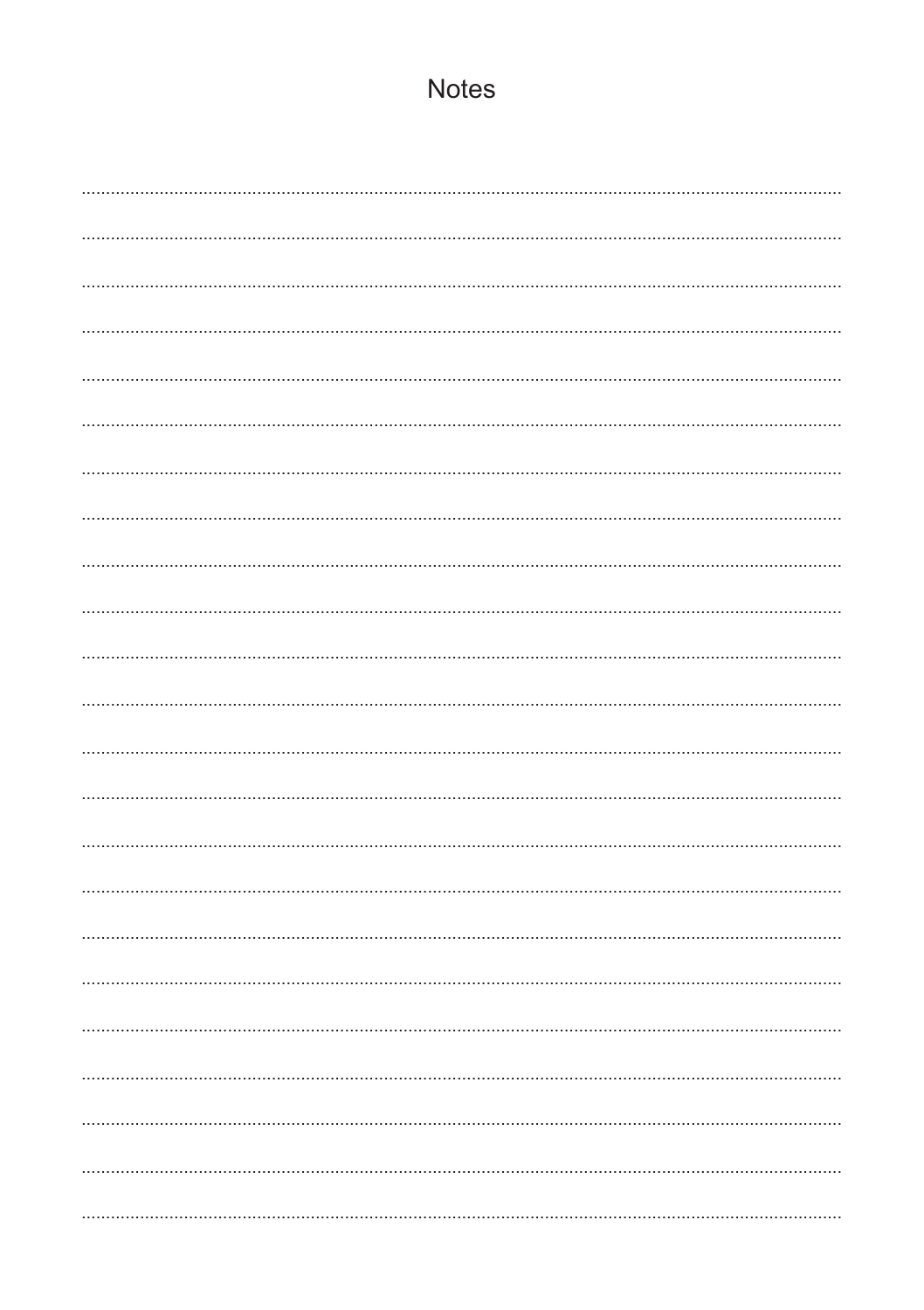## **Notes**

We wish to thank the advertisers and sponsors, without whom this publication would not have been possible.

However, the hospital does not endorse any of the products or services they provide.